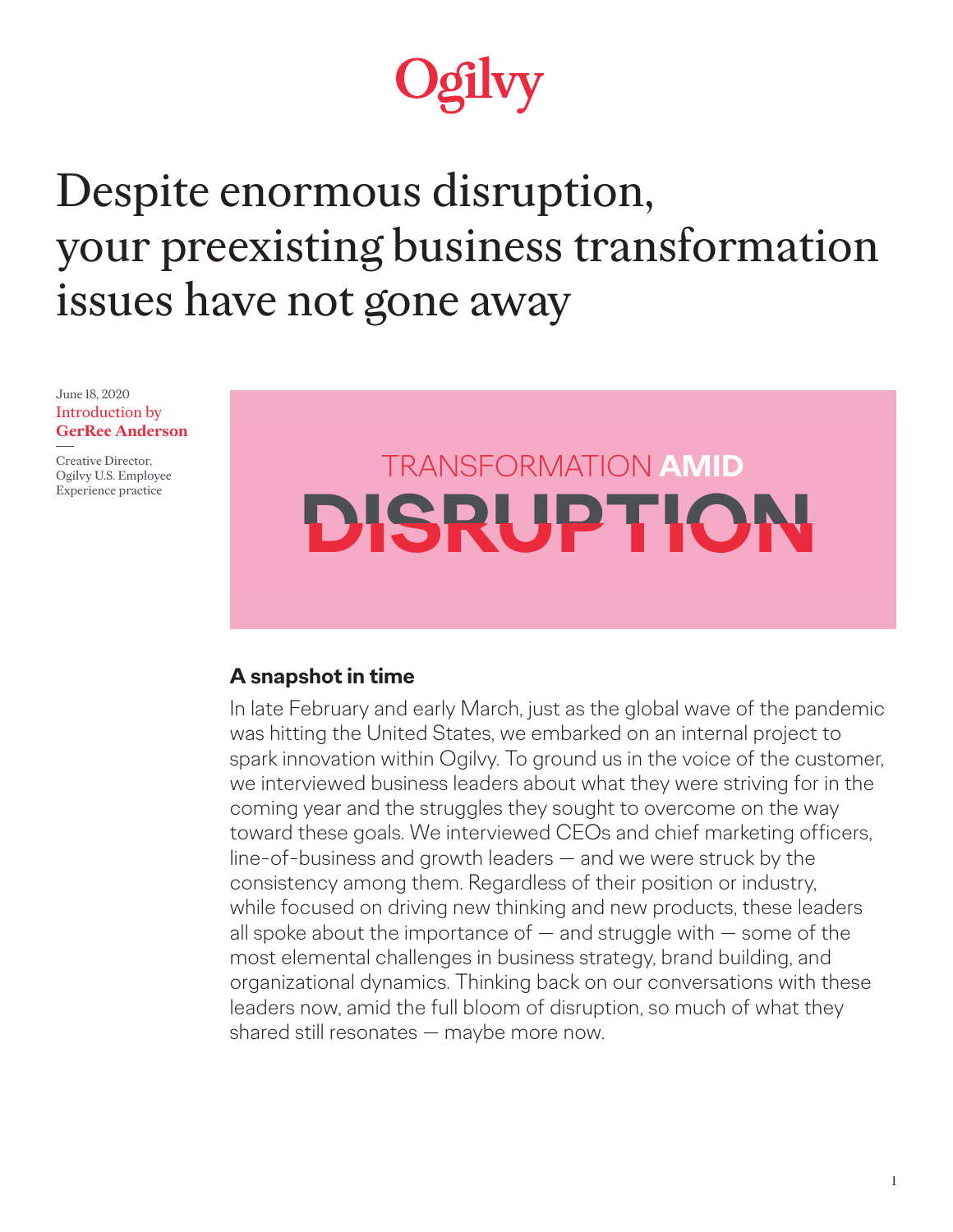#### **Opportunities abound in the fundamentals**

What follows is a series of short reflections inspired by what our interviews revealed about the fundamentals that brands struggle to get right — internally — every day. Leaders, if you hear anything in this series, hear this: Yours is not the only team trying to reimagine what's possible for your brand, employees, and customers while pulling the weight of organizational — and personal — struggles. As you move forward, the energy you give the fundamentals may just prove to be your differentiator. More than ever, people need brands that are ready to show up in new ways for them.

*Aligning to a renewed sense of purpose:* Sometimes, just getting people inspired to join forces internally — and work to stay aligned — is the hardest part. As one respondent said, "If I get 10 people in a room, I get 10 different opinions."

**[Institutionalizing the pursuit of innovation:](#page-2-0)** Who's responsible for innovation? Is there a right or wrong way to challenge status quo? One leader mused about a dynamic that creates drag on innovation: "Recognizing the need to change isn't synonymous with casting judgment on the past."

**[Using data to uncover opportunities and help course-correct:](#page-3-0)** There's no question that data can reveal new needs, new stories, and new markets. Leaders crave it to help them align internally, too: "I use data to get people to listen." But establishing a robust data practice is no easy task.

*[Activating people for organizational change:](#page-4-0)* Brand is not a department. "Brand is an organizational issue — it can't be solved by one person." Leaders must be present and active to help their teams navigate constant change before a brand can truly rise to any occasion and live up to its promise.

*[Keeping it real with partners:](#page-6-0)* Partners should augment and accelerate. And that takes a tight, honest, collaborative relationship — not a one-sided, transactional one. "Remember that I actually know some stuff," one leader said.

#### **ALIGNING TO A RENEWED SENSE OF PURPOSE** by **Amy Messenger**

Managing Director, Ogilvy U.S. PR & Influence We assumed there would be commonalities, but we didn't really know what to expect when we embarked on interviewing business leaders to understand their biggest business challenges. They were CEOs, chief marketing officers, and business development leaders for brands that ran the gamut of established and emerging markets, brick-and-mortar and digital-first models, and global and U.S.-based organizations. After anonymizing anecdotes and comparing notes, chief among the common themes was their angst about growth amid diluted or distorted brand purpose. Keep in mind, this was February 2020, before everything changed. This need for focused growth has since gained greater urgency for many who are working to preserve revenue in the downturn.

#### **Growth and purpose go hand in hand**

Exactly how does organizational growth happen when there is lack of internal alignment? That was a question we heard over and over again. Further, how do you inspire people to drive and support growth when there is either an unclear or an unconvincing sense of organizational purpose? Our interviewees almost universally shared that their organizations struggle with lack of clarity, and they felt it was affecting their growth. "Belief in brand building can't sit with one person; it needs to be embedded across the organization," one leader asserted. But it's not always easy to get all leaders on the same page. "If I get 10 people in a room, I get 10 different opinions," mused another interviewee.

Clarity of purpose is good for business. Consumers speak with their wallets when it comes to brand purpose, and employees speak with their loyalty. Brands that are perceived as having a high positive impact on people's lives have grown brand value 2.5 times more than brands with low perceived impact. And purpose can drive preference. Worldwide, more than 60 percent of consumers under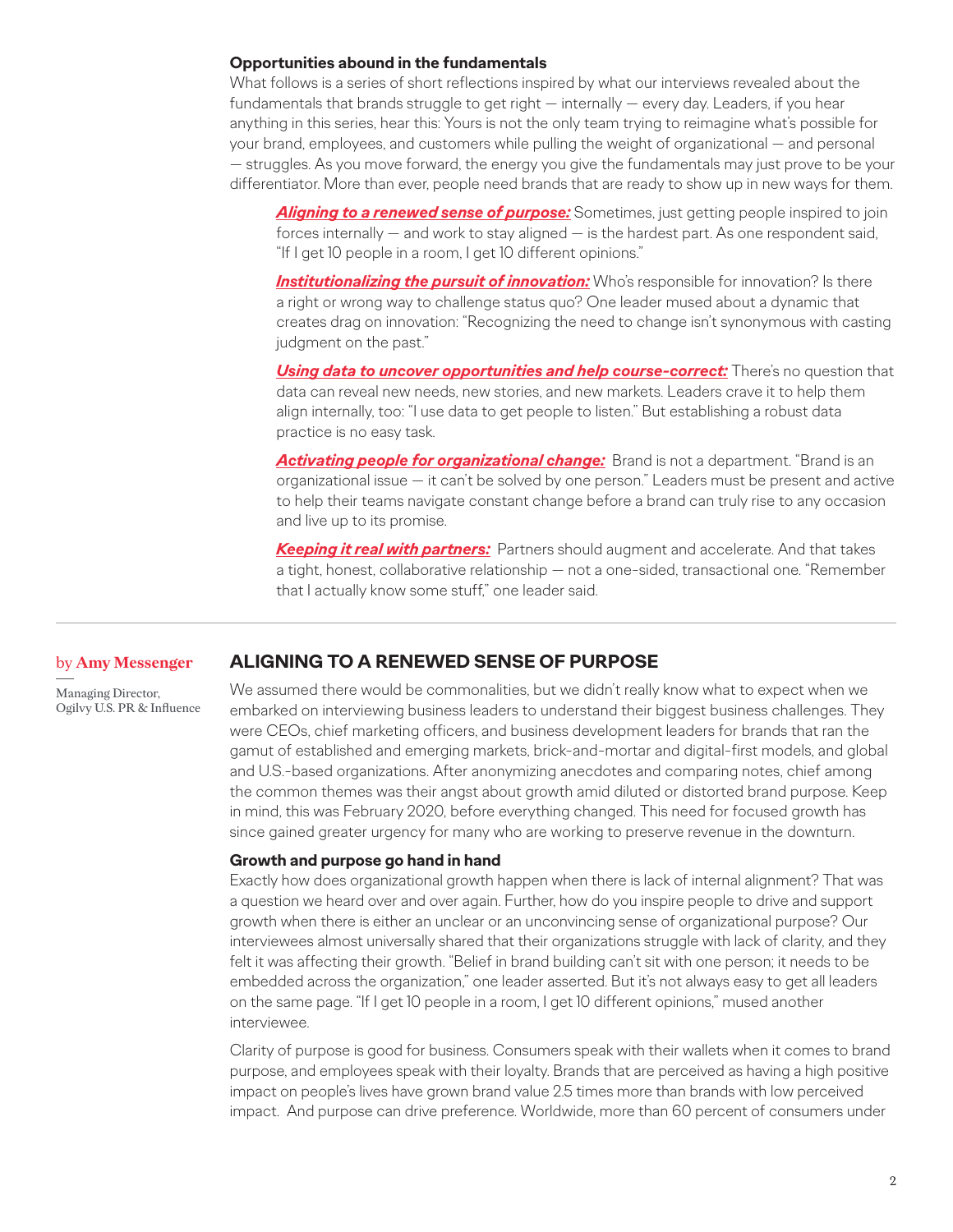<span id="page-2-0"></span>30 prefer brands that "have a point of view and stand for something."2 Purpose matters to employees who want to do more than sell stuff, and consumers want to know that they are buying more than just things. In short, people want their loyalty to have a greater, more positive impact on their world.

Business leaders usually have keen insight about what their brand's purpose is. Our interviewees knew their stories. One talked about the critical role their brand would play in solving the global food crisis. Another spoke excitedly about how their brand addresses the need for people to feel seen and know that people care; they just want their colleagues to get equally fired up. "I wish that immediately people would get passionate about how we can help our customer!" Our world has dramatically changed, and this need to inspire alignment has never been more critical for how organizations will adapt and adjust.

#### **Moving toward inspired alignment**

Business leaders want help inspiring people and driving internal alignment, and that means clarifying purpose, rallying leaders around it, and making it real for employees and consumers alike. Landing on a clear and compelling articulation of purpose can be especially challenging for more established organizations who, when formed, didn't have "purpose" in their corporate lexicon. For younger companies, there are plenty of sources of inspiration for guidance when you are baking purpose in at the ground floor, whether you aim to be a  $\underline{B}$  Corporation or dedicate to conscious [capitalism.](https://www.consciouscapitalism.org/)

The Harvard Business Review suggests that leaders and companies typically take one of two approaches to effectively define their purpose: retrospective or prospective. The former "builds on a firm's existing reason for being," while the latter requires leaders to look externally to "make sense of the future and then start gearing your organization for it."3

However you arrive at your purpose, what counts is whether your purpose leads you. No matter your size or state of maturity, start by assessing your foundation: Who does your organization strive to be on its best day? Why should anybody, including your customers and employees, care? Answer those two questions as a leadership team honestly, and you will have a heck of a head start on driving alignment, sense of purpose, and growth.

As organization leaders look inward and outward, it's critical to gain outside perspective, and have an approach for bringing it all together. In our experience, this kind of work goes best when played as a team sport — with a goal. When are our stakeholder voices best heard? Do they trump the voice of the customer? When is it decision-making time? Whether a consultative agency or research partner helps provide the perspective or leaders draw their inspiration from what's happening in market and the world around them, nothing really gets done without a plan.

#### by **James Hidden**

Managing Director, Ogilvy California

#### **INSTITUTIONALIZING THE PURSUIT OF INNOVATION**

Necessity is the mother of invention, so the proverb goes. And plenty has been said already about how the COVID-19 pandemic has accelerated the pace of innovation and digitally transformed businesses through sheer necessity. [Impossible Burger](https://consumergoods.com/impossible-foods-fast-track-dtc-already-exceeding-bullish-expectations) fast-tracked a new direct-to-consumer (DTC) platform. The restaurant industry pivoted entire business models. In general, the pace of change has been head-spinning. Indeed, our own WPP CEO Mark Read has remarked that "we have witnessed a decade's innovation in a few short weeks."

When speaking to a cohort of cross-industry marketing leaders prepandemic, we heard them consistently refer to opportunities they were seeing to galvanize a culture that incentivized and rewarded innovation. Trying new things is often an uncertain and uncomfortable game, particularly when the Street demands short-term returns on proven models. One leader put the challenge beautifully and simply, saying, to emphasize the importance of exploring new opportunities: "We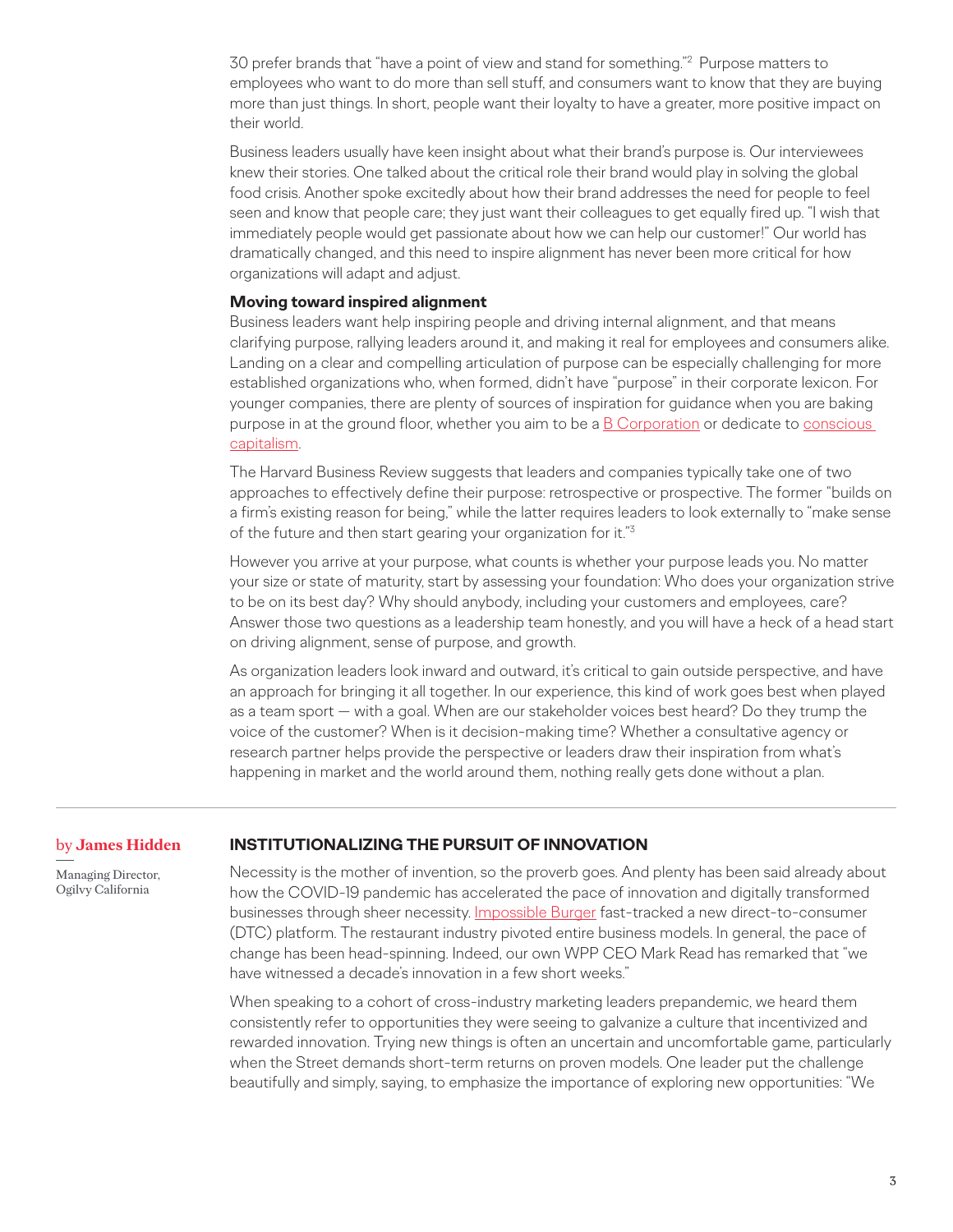<span id="page-3-0"></span>need a 'white space' quota."It's clear that these leaders were looking to stay one step ahead, running companies that were not waiting for necessity to force their hand. As recent events have unfolded, we believe they are well-placed to navigate the upset. They spoke of the watch-outs, whether within their own organizations or from past experiences, and we discussed how companies spend too much time looking inward, rather than outward. Too much time delivering what customers want today, not what they'll need tomorrow. Too much time focused on margins on their current business, not the profit-drivers of the future.

This hamster wheel can be paralyzing. If madness is doing the same thing repeatedly and expecting a different outcome, sanity might be found following the advice of one of our participants, who looked for partners — both internal and external — that could truly push people out of their comfort zones. "We value partners that deliver new types of thinking that leads us to new outcomes — not just a presentation deck."

"New thinking" can take many forms, of course. Sometimes innovation is used as a synonym for digital transformation, which is at the heart of many businesses' growth strategies today. But our interviewees saw innovation as much broader than that, invoking its necessity in all kinds of critical endeavors, whether product development, customer acquisition and experience design, or taking the entire organization in a new direction. Whatever your business's most pressing need, our conversations helped us identify three habits that can help infuse a culture of innovation throughout your organization.

#### **Make the pursuit of innovation a business mandate, not a hobby**

Innovation, as we said, needs to be institutionalized. Formalize and protect the moonshot-esque initiatives, ensuring that they have adequate resources and C-suite engagement. It's this type of rigor that will drive enterprisewide change that has business impact. In contrast, organizational structures that refer to "core," "adjacent," and "far out" create bias that kills disruptive thinking through a kind of nominative determinism. And the lingua franca of "skunkworks" and "innovation labs" can create a dangerous perception that whatever happens there is less than business-critical. When belts tighten, as they inevitably will, one guess as to which budgets disappear. But if we formalize innovation and invite the C-suite in, do we lose freedom and creativity? Not if leaders understand their roles in upholding innovation.

#### **Innovate outside the box by broadening your aperture**

As one of our interviewees said so poetically, "Recognizing the need to change isn't synonymous with casting judgment on the past." Oftentimes there can be an unwillingness for leadership to challenge sacred cows that slow the pace of change. Shake off the limitations. What category are you really competing in? Casper is not a mattress producer, it's a sleep lifestyle brand. Halo Top doesn't sell ice cream, it's a purveyor of delicious healthy treats. How would this expanded worldview change how your team thinks about its purpose? What partners would you need, and where would you need to focus?

#### **Imagine a world in which your brand doesn't exist**

What happened? Why did it die? What existential threat is likely in the future — regulatory control, an unseen change in consumer behavior, or even a whole new competitive threat? One participant captured it smartly: "My future competition doesn't exist today." Doomsday scenario planning may seem a bit on the nose right now, but allowing ourselves to think of our present as the past helps us abandon short-term, incremental thoughts to truly embrace what a brand can become.

Finally, your brand may, like many, be looking deeply inward at its equity, diversity, and inclusion policies. Do not forget what these measures can mean for your ability to innovate. Diverse teams more closely reflect your current customers — and your prospective customers, too. Inclusion creates a space in which more voices can share their needs and perspectives. And new perspectives inevitably generate new ideas.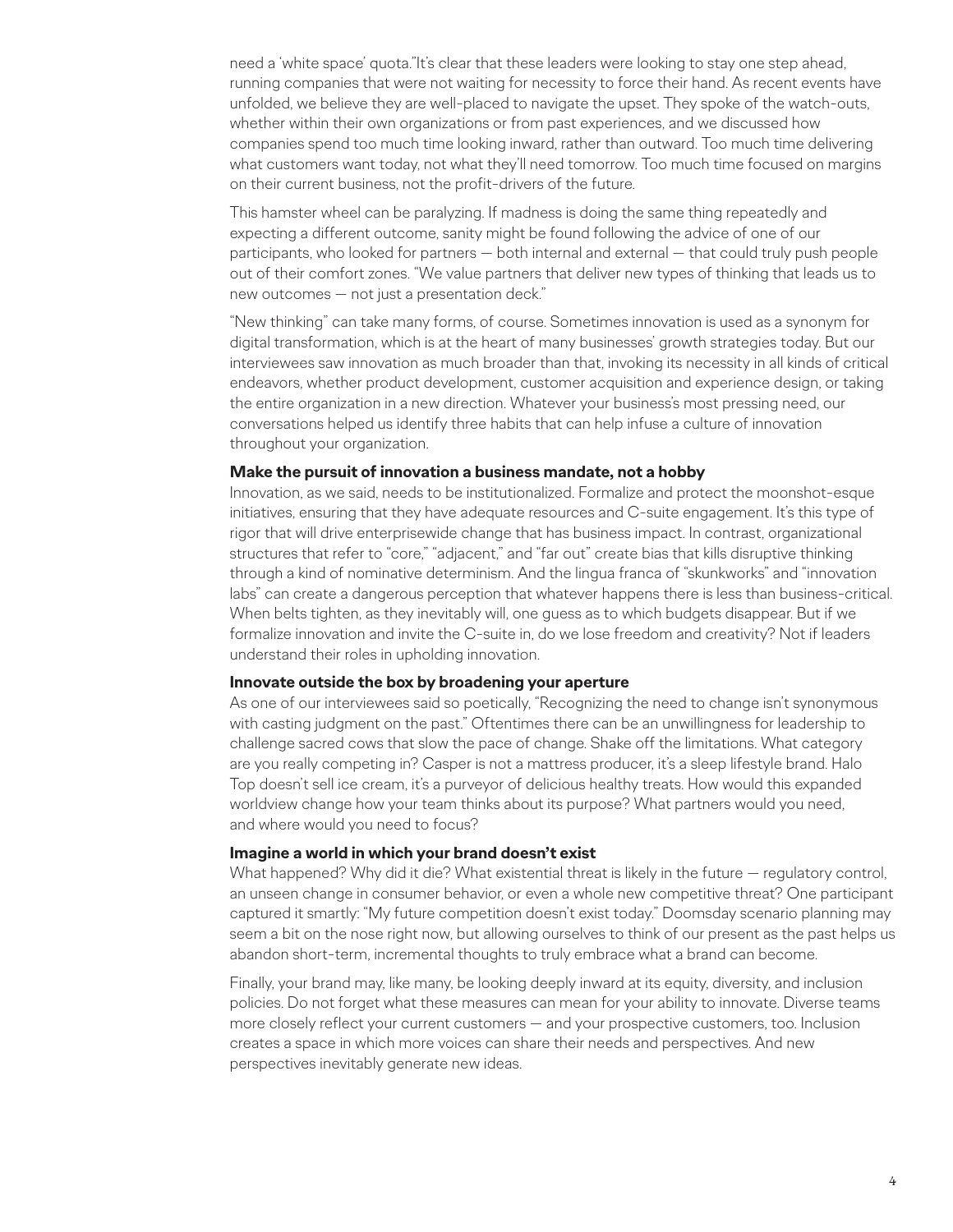#### <span id="page-4-0"></span>by **Mike McFadden**

Executive Vice President, Ogilvy U.S.

#### **USING DATA TO UNCOVER OPPORTUNITIES AND HELP COURSE-CORRECT**

During our interviews with business leaders in February and March, the subject of data came up multiple times as leader after leader talked about how data helps them tell stories, convince and unify leadership, and, ultimately, move organizations in new directions. Some think of data as "having outside perspective," which they indicated is "more important than ever." Others shared stories about the critical tool data has been when proving their business case to leadership: "I used data to get people to listen." We also heard how data has settled tensions and unified seemingly competing directions: "I felt like people were waiting for the right moment to say it wasn't working, but data bailed me out."

Although the important role data plays in setting strategy and navigating organizations from moment to moment is nothing new, it is also not a practice that many organizations have nailed. Data is powerful, but on its own, it doesn't amount to action. Carly Fiorina, former chief executive officer of HP has said, "The goal is to turn data into information and information into insight." Valuable data for leaders is all around, in customer service, online orders, website tracking, thirdparty providers, operations, employee attrition, employee surveys, client surveys, Net Promotor Scores (NPS) — the list goes on. The key is to identify the data and organize it in a way that will lead to the decisions that make a difference in your course of action.

#### **Data for new opportunities**

Using data to identify opportunities is powerful. Reviewing sales data, conversion data, NPS data, and other data sources through the lens of "what could we do differently" is an eye-opening exercise. New service models might emerge, new operational efficiencies might be uncovered, gaps in product offerings can show up. The ideas can be free-flowing, but as we learned from other leaders, it takes time to analyze the data, and it requires doing so with a mindset to unlock more than new ways to do the same things. Look for new ways to fulfill your purpose altogether.

#### **Data for action**

Data is one of the greatest tools to drive action in an organization, but specificity is key. "Conversions are down 20%, while cart orders are up 50%." This drives different actions than it would to just say revenue is up by a couple of points. Diving into the details will help uncover the kinds of information that can lead to different insights and, in turn, inspire different actions. Go deep into data so that you can act based on business-critical insights.

#### **Data for unification**

In its purest form, data should be reviewed and consumed using a beginner's mind. Suspend bias and agendas so that the data can speak for itself. This is easier said than done, but a strong understanding of purpose and an environment that encourages innovative thinking help set the stage for data insights to propel an organization forward. Deciding what to measure and then reviewing it together regularly makes data another way to unify a team.

#### **ACTIVATING PEOPLE FOR ORGANIZATIONAL CHANGE** by **Kelly Hanratty**

Client Portfolio Lead, Ogilvy U.S. Employee Experience practice

As business leaders across industry shared their goals and challenges with us during our interviews, each articulated modern context for the fundamental challenges leaders have been wrestling with for decades. Among those: driving swift and effective organizational change. "It's like trying to turn a ship," said one participant, reflecting on an organizational initiative that didn't take hold.

Organizational change, although absolutely every company must manage it, turns out to be fraught with failure. A statistic cited widely in change management circles is that as many as 70%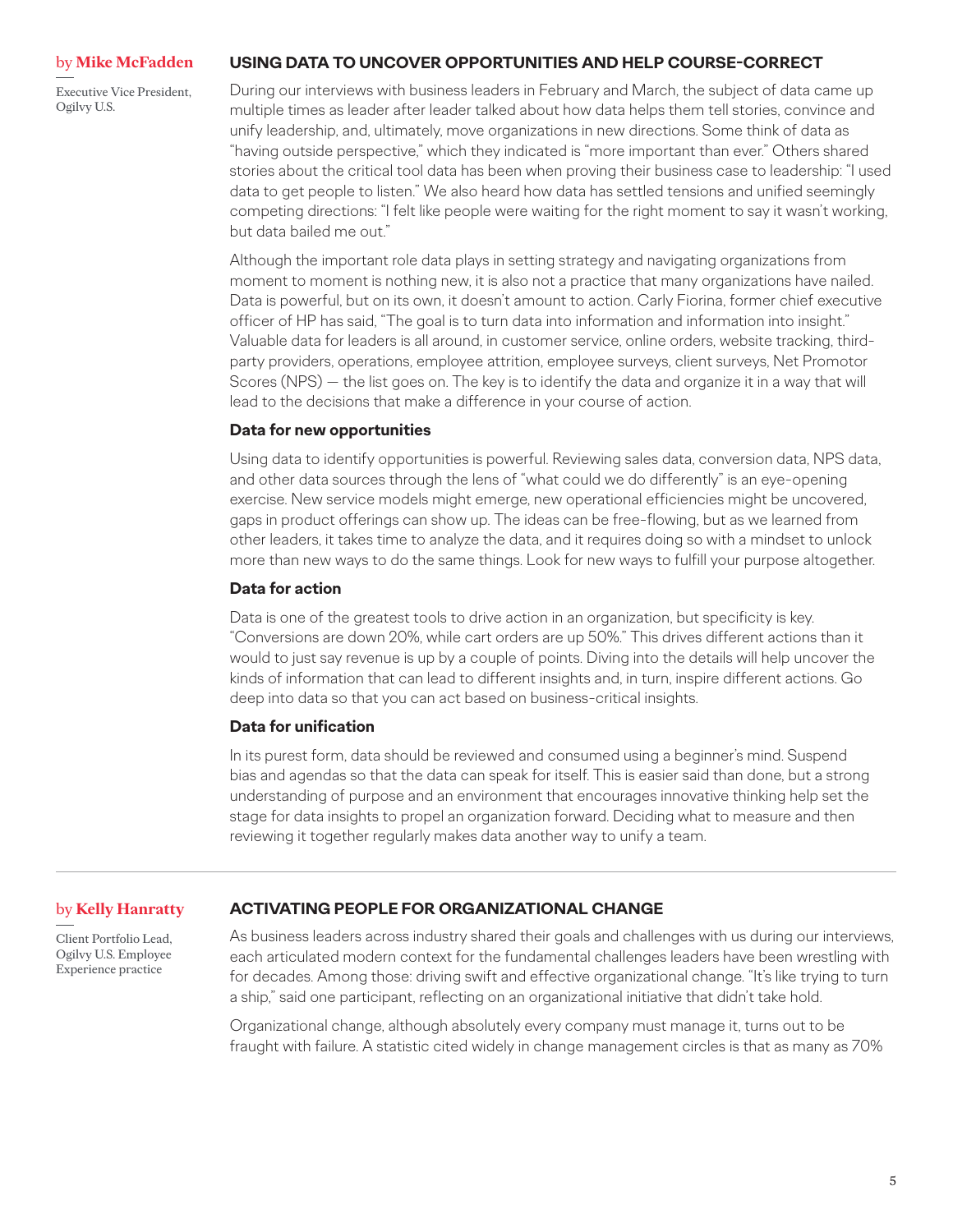of new initiatives fail to meet their objectives. Of the \$1.3 trillion spent on digital transformations last year, it was estimated that \$900 billion went to waste.<sup>4</sup> Why is organizational change so hard? Because, as any change management pro will tell you, organizations don't change. People do. And if you're trying to help a company change without a plan to help people change, chances are good your chances are ... not good. Regardless of scope, if the change is important (and if it isn't, why change?), consider the critical groups of people necessary to turn the ship:

**Leadership** usually conceives of the change and is required to sponsor its deployment and engagement. This is a handful of individuals.

*Managers* are closest to employees and must help personalize the change for their team members. Depending on your size, this could be dozens of individuals or hundreds.

*Employees* must understand the change and likely will need to shift a mindset or behavior for the initiative to realize its intent.

#### **Leadership**

The breakdown of most initiatives we've witnessed happens with leadership during a critical transition from plan to action. We call it the "phew, I'm done" syndrome. Plan development requires an immense amount of work and collaboration across peers in leadership. By the time the plan is completed and unveiled to the world with much fanfare, leaders are ready to get back to their day jobs. But after completing and communicating the plan to employees, it's time to engage them. Meet them where they are, ensure that they see the vision you see, and champion the change until the desired results are being achieved consistently. As a leader, keep a few things in mind about this juncture.

- The work is just getting started with employees. You've been working on this for weeks or months, and it feels like you're at the finish line. But employees are now at the starting gate — and leaders must help employees cross the tape.
- Market context and business imperatives driving the plan have likely been hashed and rehashed, but leaders must externalize their belief in the decision now. Employees need a narrative about why new initiatives matter to them, their company, and their customers. This rarely gets explained in a way employees can relate to that helps them believe in the change, the organization, and its leaders.
- Change management of the new behaviors required by employees must include a leader to sponsor the initiative, from employee awareness through the sharing of successes. The right leader involvement improves success rates by almost 30%.5

### **"We need our teams to understand the vision, then believe, and ultimately own. We've done a bad job with the belief part."**

#### — Business leader interviewee

#### **Managers**

Prosci change management research says that 67% of employees stated that the preferred sender for messages about how the employee is personally affected is their direct supervisor.<sup>6</sup> Yet this staff layer is often not given a role in change management for new initiatives. Employees look to their managers for cues on how to process change. Bringing managers in early and enlisting their help in outlining the role they will play helps avoid the "I'll wait this out to see what's real" mindset — that is, managers who don't act right away, banking on the organization losing interest and moving on to a new initiative.

- Engaging and equipping managers with the right tools can go a long way to improve an initiative's success rate.
- Be clear about how the organization would like managers to lead and what is expected of them.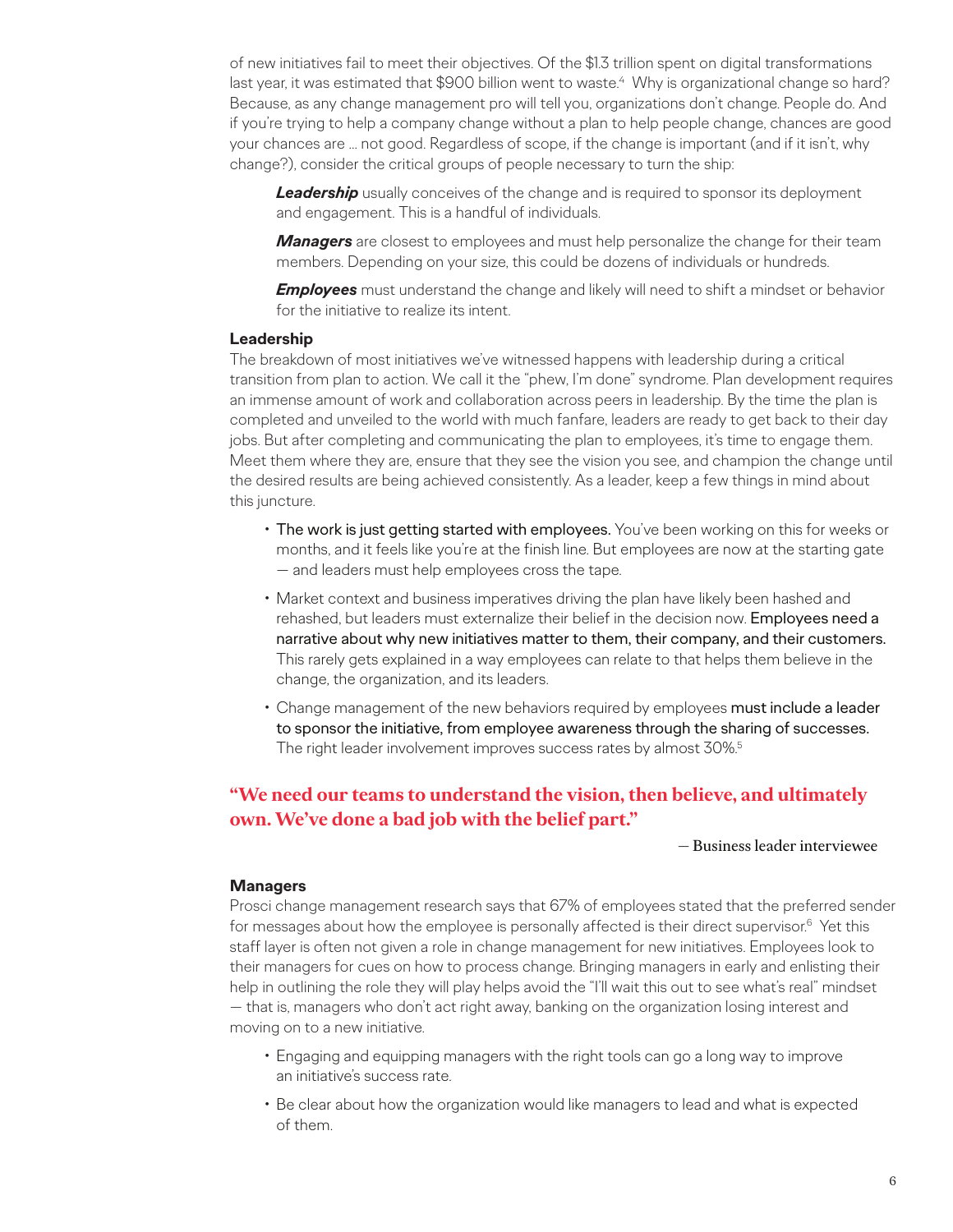- <span id="page-6-0"></span>• Provide talk tracks to help managers articulate the narrative of the plan.
- Outline engagement exercises or conversation starters for managers to use with their teams.
- Ensure that managers are aligned with what the changes mean to them it will be a challenge to explain the plan to staff if they can't internalize it for themselves.

### **"We'll need consistency to keep on it and not get bored. We tend to get distracted with the new, shiny thing."**

#### — Business leader interviewee

#### **Employees**

As overwhelming as it sounds, change happens one individual at a time. It's imperative to acknowledge what employees have to process before they can lead the way on results. As certified practitioners in Prosci change management, we leverage its ADKAR model when designing change programs for our clients:

*Awareness:* Change begins with understanding. What's the nature of the change, why is it needed, and what's the risk of not changing?

**Desire:** Change depends on people's personal decisions to engage and participate because they agree that there's something in it for them and there are people who matter to them.

*Knowledge:* Change requires knowing how to do things differently, which can require training on new processes and tools or learning new skills.

*Ability:* Change requires action that takes everyone in the right direction through a demonstrated capability to implement and perform.

*Reinforcement:* Change must be reinforced to be sustained. That means sharing successes and providing recognition and rewards.

Be as focused and explicit as you can with employees. Employees will continue to do their jobs in the way they know best and are most comfortable (read: the way they've always done it) unless they clearly understand what the new way could mean, how it's different from what they're doing now, and what tools they have that give them the ability to do things differently.

Change can be a challenge even in the best of times. During this tumultuous time of health and financial crisis coupled with social revolution, it's all the more difficult - but likely needed now more than ever before. As you plan your approach, proceed methodically and mindfully with all layers of your organization, and please don't underestimate the amount of change your leaders, managers, and employees are already navigating.

#### by **Dan La Russo KEEPING IT REAL WITH PARTNERS**

Group Managing Director, Ogilvy California

If you are in-house, how often have you said, "I don't want a vendor; I want a partner?" If you're at an agency, how often have you said, "We're not a vendor; we're a partner." Most experienced marketing leaders have heard or said both over their careers.

So it wasn't a huge surprise when the nature and quality of partnership emerged as a common theme with marketing and business leaders in our discussions. Some of what these leaders shared seems more pertinent today than it did pre-COVID-19. Particularly because the disruptions we're navigating now are triggering many organizations to assess their most foundational practices. Who they partner with is definitely one of them.